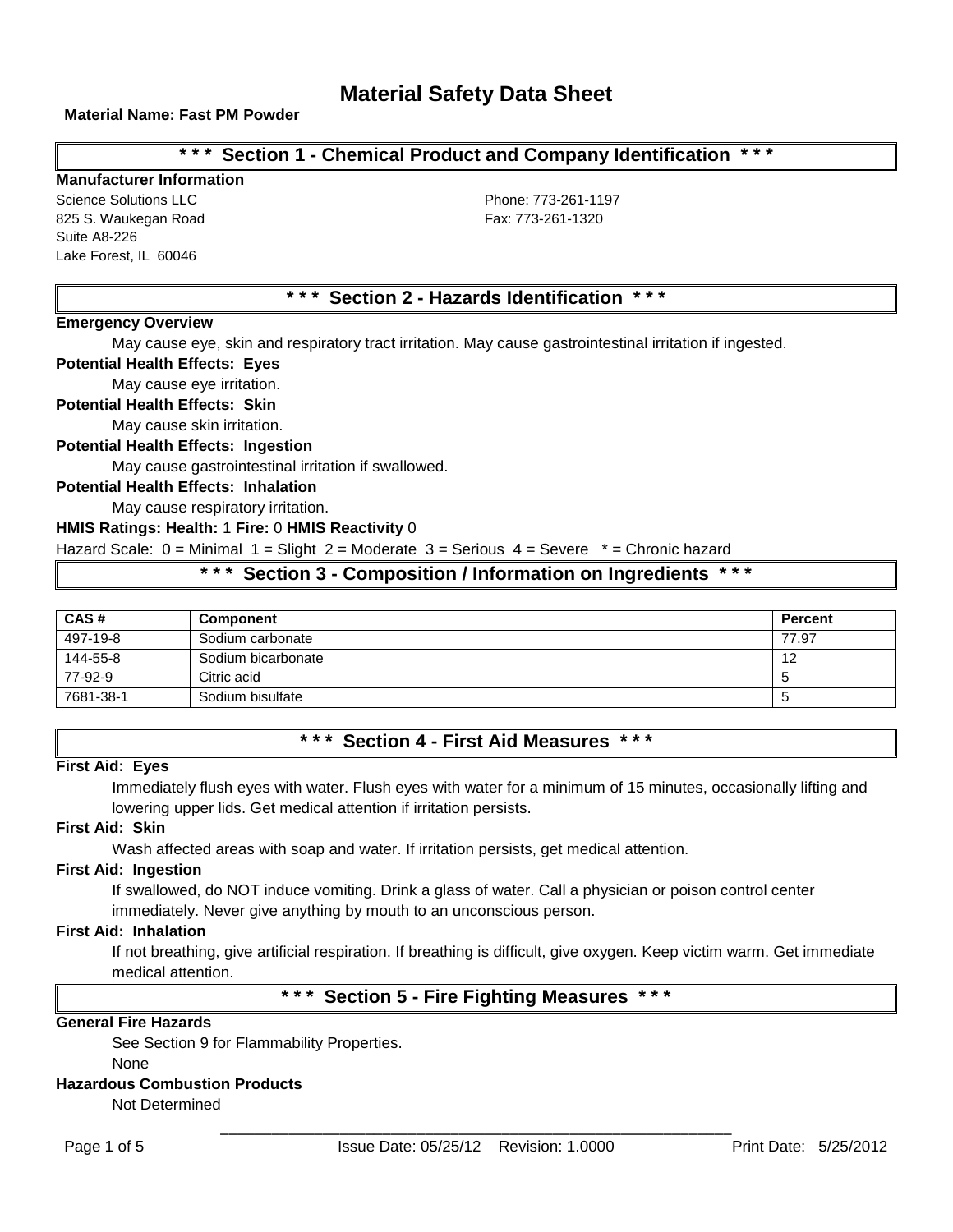### **Material Name: Fast PM Powder**

### **Extinguishing Media**

Use suitable extinguishing media for surrounding fire.

## **Fire Fighting Equipment/Instructions**

Firefighters should wear full protective gear.

## **NFPA Ratings: Health:** 1 **Fire:** 0 **Reactivity:** 0

Hazard Scale:  $0 =$  Minimal  $1 =$  Slight  $2 =$  Moderate  $3 =$  Serious  $4 =$  Severe

## **\* \* \* Section 6 - Accidental Release Measures \* \* \***

### **Containment Procedures**

Stop the flow of material, if this is without risk.

### **Clean-Up Procedures**

Sweep up or gather material and place in appropriate container for disposal.

### **Evacuation Procedures**

Isolate area. Keep unnecessary personnel away.

### **Special Procedures**

None

**\* \* \* Section 7 - Handling and Storage \* \* \***

### **Handling Procedures**

Avoid contact with eyes, skin, and clothing.

### **Storage Procedures**

Keep container closed when not in use. Store containers in a cool, well ventilated place.

## **\* \* \* Section 8 - Exposure Controls / Personal Protection \* \* \***

### **A: Component Exposure Limits**

ACGIH, OSHA, and NIOSH have not developed exposure limits for any of this product's components.

### **Engineering Controls**

Use with adequate ventilation.

### **PERSONAL PROTECTIVE EQUIPMENT**

### **Personal Protective Equipment: Eyes/Face**

None necessary under normal product handling conditions.

### **Personal Protective Equipment: Skin**

None

### **Personal Protective Equipment: Respiratory**

None needed.

## **Personal Protective Equipment: General**

None

**\* \* \* Section 9 - Physical & Chemical Properties \* \* \***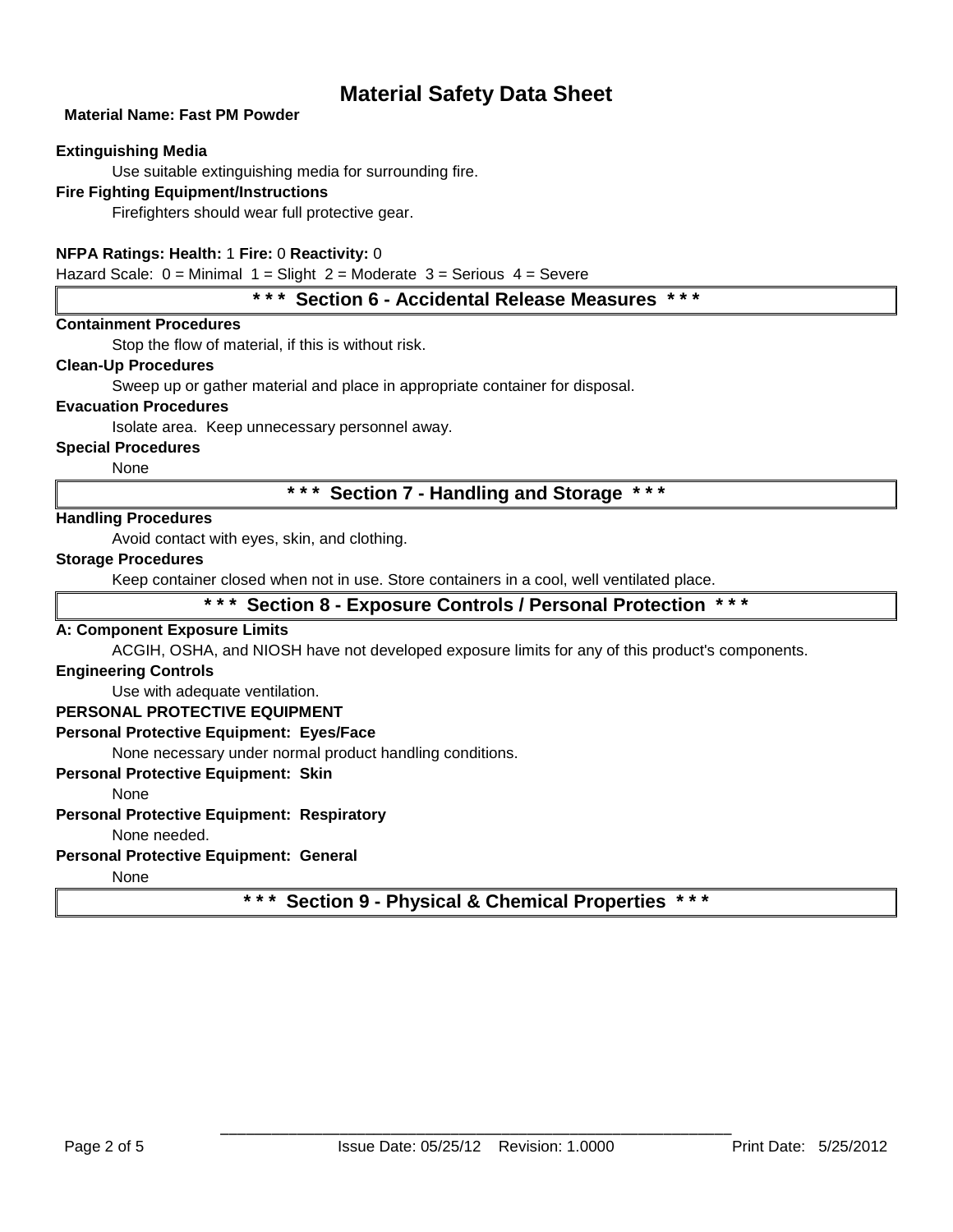### **Material Name: Fast PM Powder**

| Appearance:                     | White powder | Odor:                           | Fragrant  |
|---------------------------------|--------------|---------------------------------|-----------|
| <b>Physical State:</b>          | Solid        | pH:                             | <b>ND</b> |
| <b>Vapor Pressure:</b>          | ND.          | <b>Vapor Density:</b>           | ND.       |
| <b>Boiling Point:</b>           | ND.          | <b>Melting Point: NA</b>        |           |
| Solubility (H2O):               | ND.          | Specific Gravity: $>1$          |           |
| <b>Evaporation Rate:</b>        | ND.          | VOC:                            | - ND      |
| Octanol/H2O Coeff.:             | ND.          | <b>Flash Point:</b>             | NA        |
| <b>Flash Point Method:</b>      | ND.          | <b>Upper Flammability Limit</b> | - ND      |
|                                 |              | (UEL):                          |           |
| <b>Lower Flammability Limit</b> | ND.          | <b>Burning Rate:</b>            | ND.       |
| (LFL):                          |              |                                 |           |
| <b>Auto Ignition:</b>           | ND.          |                                 |           |

|  |  |  |  |  |  | *** Section 10 - Chemical Stability & Reactivity Information *** |  |  |
|--|--|--|--|--|--|------------------------------------------------------------------|--|--|
|--|--|--|--|--|--|------------------------------------------------------------------|--|--|

#### **Chemical Stability**

This is a stable material. **Chemical Stability: Conditions to Avoid**

None

**Incompatibility**

None

#### **Hazardous Decomposition**

Not Determined.

#### **Possibility of Hazardous Reactions**

Will not occur.

## **\* \* \* Section 11 - Toxicological Information \* \* \***

### **Acute Dose Effects**

### **A: General Product Information**

May cause eye, skin and respiratory tract irritation. May cause gastrointestinal irritation if ingested.

## **B: Component Analysis - LD50/LC50**

## **Sodium carbonate (497-19-8)**

Oral LD50 Rat 4090 mg/kg; Dermal LD50 Mouse 2210 mg/kg

### **Sodium bicarbonate (144-55-8)**

Oral LD50 Rat 4220 mg/kg

## **Sodium bisulfate (7681-38-1)**

Oral LD50 Rat 2490 mg/kg

### **Citric acid (77-92-9)**

Oral LD50 Rat 3000 mg/kg

### **Carcinogenicity**

## **Component Carcinogenicity**

None of this product's components are listed by ACGIH, IARC, OSHA, NIOSH, or NTP.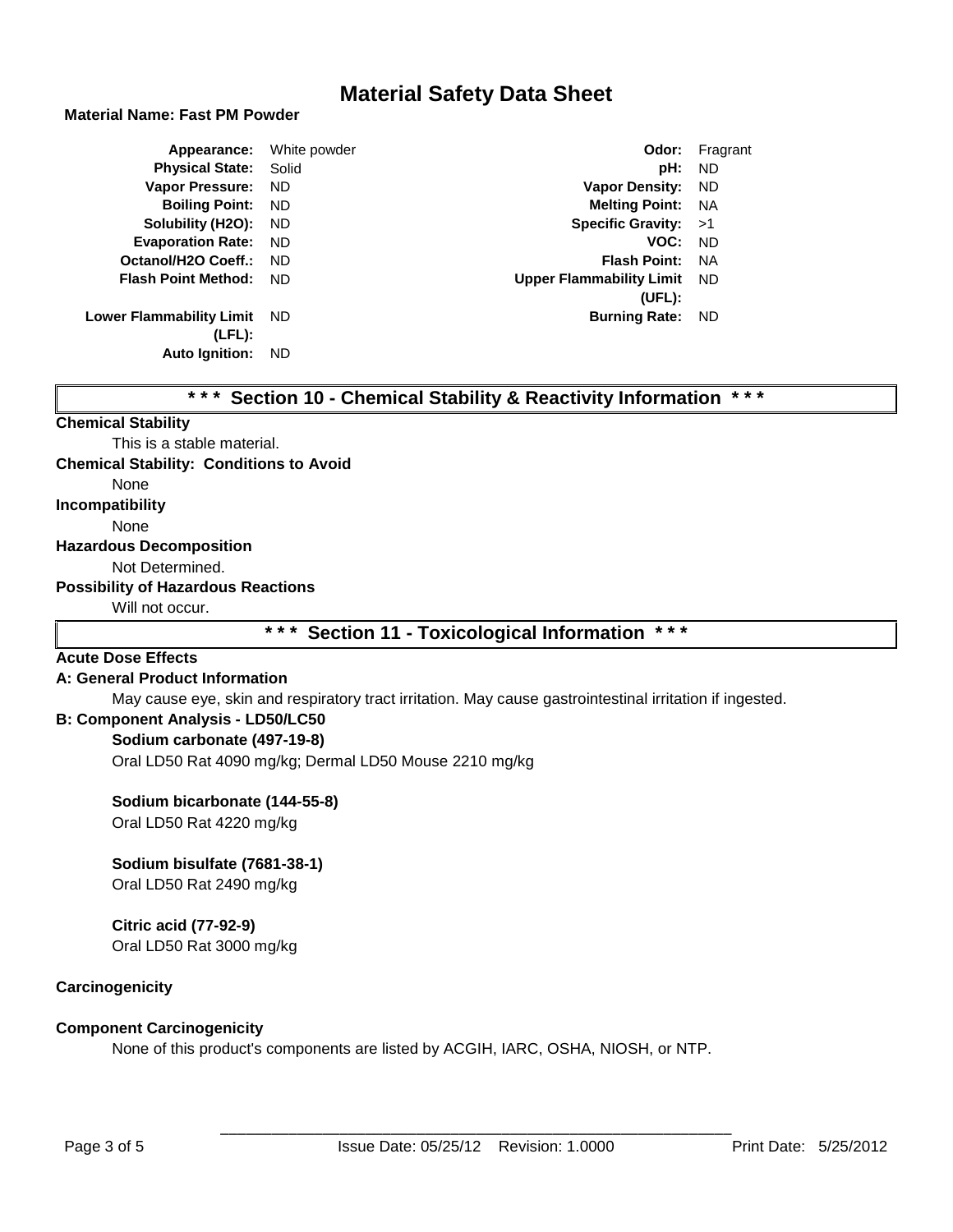**Material Name: Fast PM Powder**

| * * *<br>*** Section 12 - Ecological Information              |                            |                   |  |  |  |
|---------------------------------------------------------------|----------------------------|-------------------|--|--|--|
| <b>Ecotoxicity</b>                                            |                            |                   |  |  |  |
| A: General Product Information                                |                            |                   |  |  |  |
| No information available for the product.                     |                            |                   |  |  |  |
| <b>B: Component Analysis - Ecotoxicity - Aquatic Toxicity</b> |                            |                   |  |  |  |
| Sodium carbonate (497-19-8)                                   |                            |                   |  |  |  |
| <b>Test &amp; Species</b>                                     |                            | <b>Conditions</b> |  |  |  |
| 96 Hr LC50 Lepomis macrochirus                                | 300 mg/L [static]          |                   |  |  |  |
| 96 Hr LC50 Pimephales promelas                                | 310 - 1220 mg/L            |                   |  |  |  |
|                                                               | [static]                   |                   |  |  |  |
| 120 Hr EC50 Nitzschia                                         | 242 mg/L                   |                   |  |  |  |
| 48 Hr EC50 Daphnia magna                                      | 265 mg/L                   |                   |  |  |  |
| Sodium bicarbonate (144-55-8)                                 |                            |                   |  |  |  |
| <b>Test &amp; Species</b>                                     |                            | <b>Conditions</b> |  |  |  |
| 96 Hr LC50 Lepomis macrochirus                                | 8250-9000 mg/L<br>[static] |                   |  |  |  |
| 120 Hr EC50 Nitzschia linearis                                | 650 mg/L                   |                   |  |  |  |
| 48 Hr EC50 Daphnia magna                                      | 2350 mg/L                  |                   |  |  |  |
| Sodium bisulfate (7681-38-1)                                  |                            |                   |  |  |  |
| <b>Test &amp; Species</b>                                     |                            | <b>Conditions</b> |  |  |  |
| 48 Hr EC50 Daphnia magna                                      | 190 mg/L                   |                   |  |  |  |
| <b>Citric acid (77-92-9)</b>                                  |                            |                   |  |  |  |
| <b>Test &amp; Species</b>                                     |                            | <b>Conditions</b> |  |  |  |
| 96 Hr LC50 Lepomis macrochirus                                | 1516 mg/L [static]         |                   |  |  |  |
| 72 Hr EC50 Daphnia magna                                      | 120 mg/L                   |                   |  |  |  |

# **\* \* \* Section 13 - Disposal Considerations \* \* \***

### **US EPA Waste Number & Descriptions**

### **Component Waste Numbers**

No EPA Waste Numbers are applicable for this product's components.

## **Disposal Instructions**

All wastes must be handled in accordance with local, state and federal regulations.

See Section 7 for Handling Procedures. See Section 8 for Personal Protective Equipment recommendations.

**\* \* \* Section 14 - Transportation Information \* \* \***

## **US DOT Information**

**Shipping Name:** Not Regulated

# **\* \* \* Section 15 - Regulatory Information \* \* \***

**US Federal Regulations**